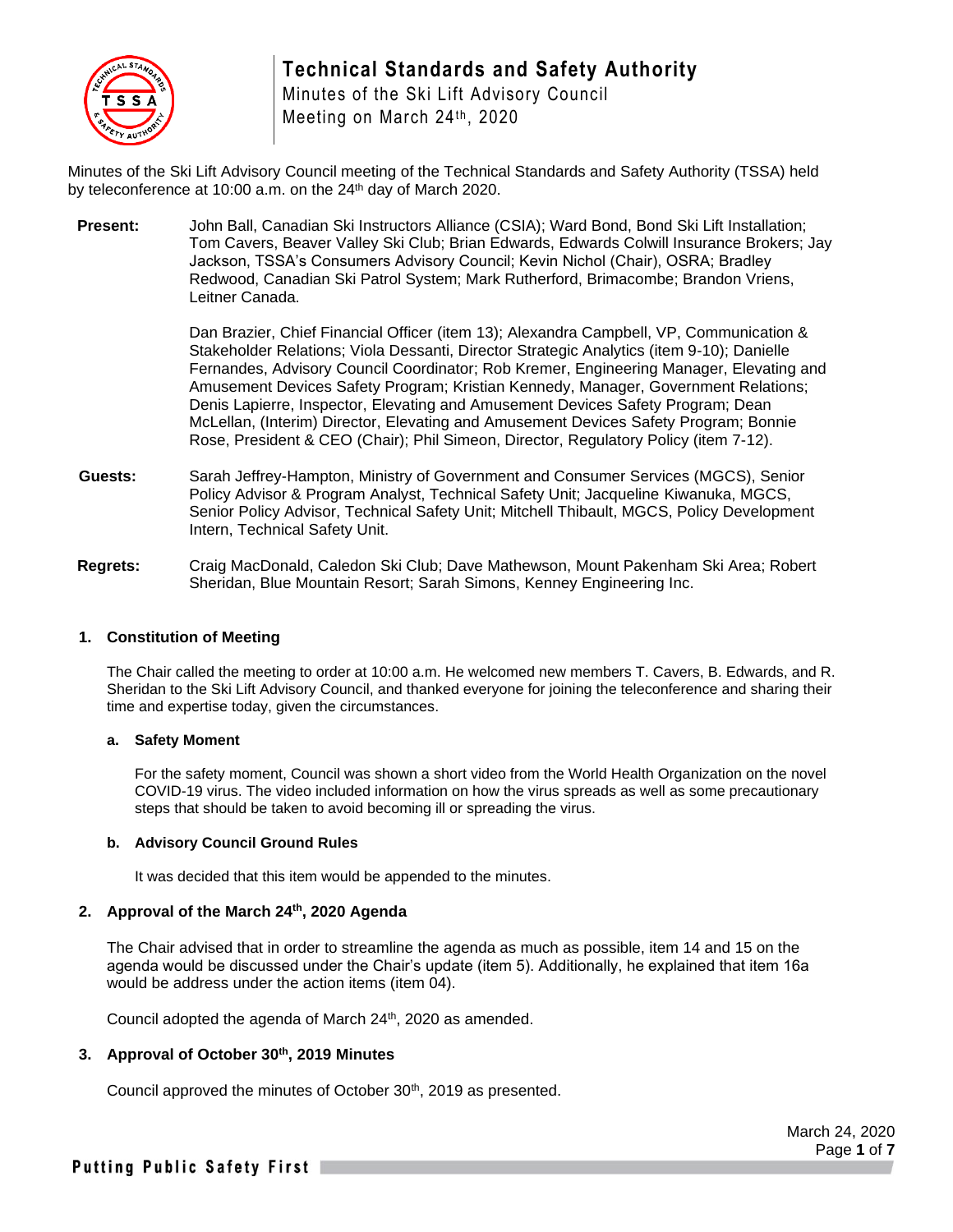

Minutes of the Ski Lift Advisory Council Meeting on March 24th, 2020

## **4. Review of Action Items from Last Meeting**

K. Kennedy spoke to the pending action items and advised that updates on OASIS would be provided to Council as available. He noted that action items related to the matrix have been address and are included in the material package as information items.

R. Kremer spoke to the action item related to lift competent restart person guideline for reporting. He explained that the previously discussed proposal to utilize the Ministry of Labour's definition for critical injury posed some challenges due to the severity of some of these injury types listed. He explained that a new proposal was developed that focused on refining injuries needing services of a medical practitioner, and this proposal better aligned with current regulatory requirements. TSSA is in the process of having this guideline vetted by legal counsel, adding that TSSA needed to identify how this interfaced with s. 36 of the Ontario Regulation 209/01 (Elevating Devices) on incident reporting. He noted that Council would be kept abreast of developments. The Chair added that legal counsel had some concerns about language used, and whether it should be integrated with an, or appended to an existing document.

There were no questions or comments from Council.

#### **5. Chair's Update**

K. Nichol spoke to this item, he explained that the industry is adjusting to a time of uncertainty given the COVID-19 pandemic. He added that the industry is addressing and adapting to a number of related challenges and the changing environment, noting that this is a difficult challenge for the sector. He advised that Ontario Ski Resorts Association's spring conference is cancelled and will be rescheduled to a later date. He advised that continuing education programs and other training sessions are still being delivered electronically, noting that the intention is to proceed with the fall arrest and working from heights program in the summer, if possible. He also advised that the second edition of training manuals are available for passenger ropeways. He explained that three manuals have been released, one related to the basic functions of passenger ropeways, another related to maintenance, and the third dedicated to the regulatory requirements.

The Chair also advised that he would be addressing item 14 and 15 on the agenda during his report to Council. As it relates to item 14, continuing education for Northern Ontario, he advised that with the approval of TSSA, OSRA has been setting up Skype/ Zoom meetings with members from Kenora to proceed with and deliver continuing education programs. He explained that it is often challenging for northern Ontario operators to attend these programs in person, and so TSSA has approved the electronic delivery of these programs so long as participants can be seen and identified visually during the online sessions.

As it relates to item 15, the aging lift assessment RRG, the Chair explained that the RRG has not met to date, noting that a meeting will be set up in the coming weeks. He added that R. Sheridan will be taking the place of M. Frankcom on the RRG. He advised that industry has addressed all old lifts and so timelines can be relaxed a bit given the current situation, noting this would be a prudent way forward. He also added that other members from Council should also be involved, particularly those with an engineering background. B. Vriens advised that he would like to volunteer to be a part RRG. The Chair acknowledged B. Vriens' participation and advised that a meeting would be set up in the coming weeks and more information would be provided as it becomes available.

There were no other questions or comments from Council.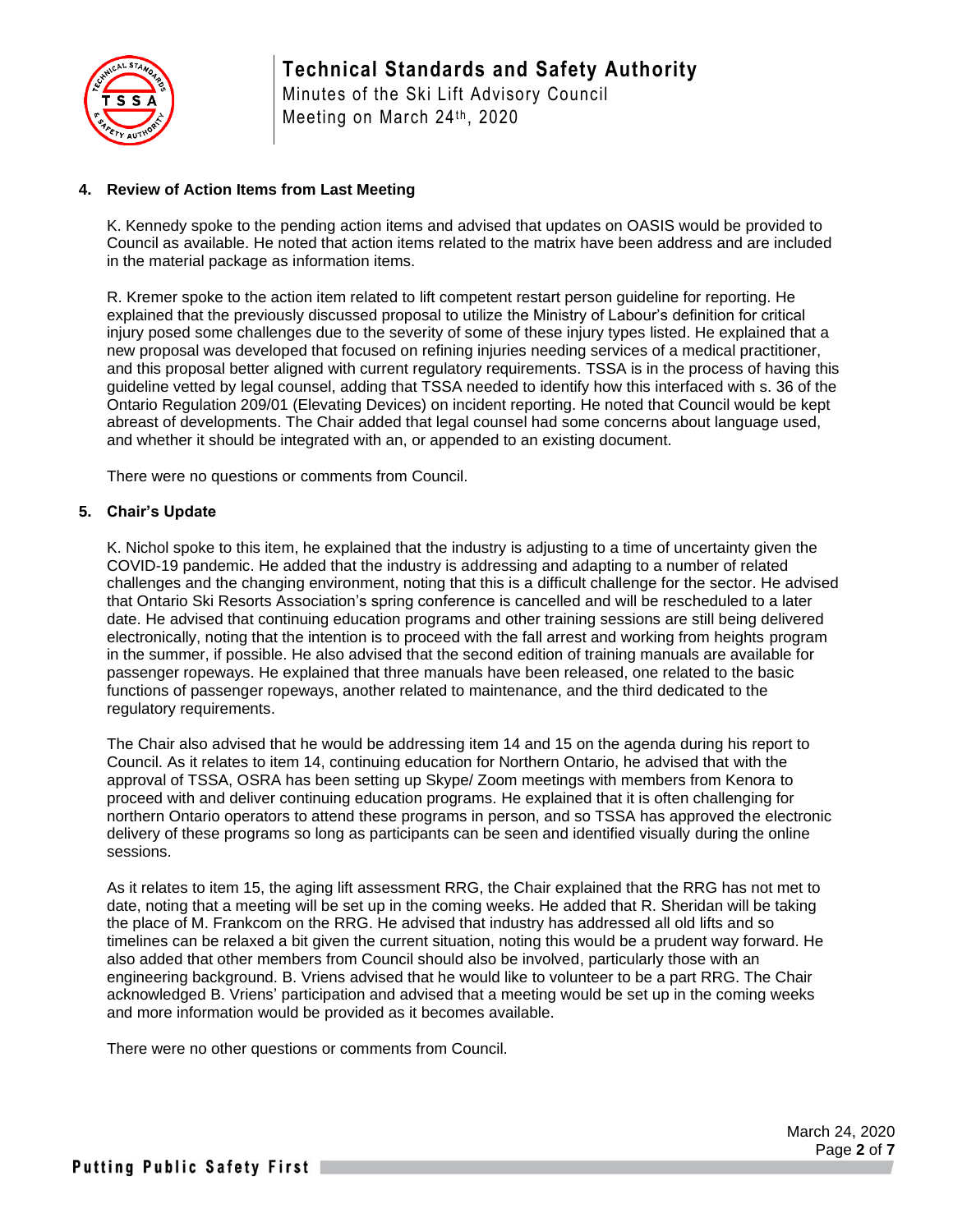

Minutes of the Ski Lift Advisory Council Meeting on March 24th, 2020

## **6. TSSA President & CEO's Report**

B. Rose spoke to this item and treated her report, circulated to Council prior to the meeting, as read. She opened the floor to questions.

In response to a question from Council as to how TSSA is adjusting to the current COVID-19 pandemic, B. Rose advised that TSSA is classified as an essential service, noting TSSA will continue to execute all of its regulatory services. She explained that due to the pandemic TSSA has initiated a number of protocols for the safety of staff, inspectors, and stakeholders, in particular, social distancing and inspection guidelines. Additionally, in response to a question as to whether engineering services are still available, Bonnie confirmed that TSSA is still offering engineering services.

#### **7. Outcomes-Based Regulator**

P. Simeon spoke to this item and provided Council with an update on the progress being made on TSSA's transformation to becoming an outcome-based regulator. He advised that the principles of consistency, evidence-based decision making, and stakeholder outreach underpin this initiative. He explained that for the TSSA Elevating & Amusement Devices Safety Program, the development of compliance standards is a key consideration which will be used by TSSA to help industry focus on risk while developing checklists and standards that promote consistency. He added that compliance standards are not new rules, they are just a re-prioritization of the existing requirements based on risk data and evidence.

There was no questions and comments from Council.

#### **8. Stakeholder Relations & Transparency Strategy**

K. Kennedy spoke to this item. He explained that there are three main areas of transparency that relate to TSSA's work: corporate disclosures, safety information and data; and stakeholder engagement. He provided an overview of corporate disclosure documents and of safety information and data. Finally, he provided an overview transparency as it relates to stakeholder engagement. He explained that reviewing existing transparency policies at TSSA is a strategic initiative set out in TSSA's Business Plan for this fiscal year, adding that stakeholder engagement specifically, is a priority for TSSA. He advised that transparency in stakeholder engagement is important given the number of initiatives currently underway that impact the ways in which customers interact with TSSA. Additionally, he noted that the current mechanisms for engagement are often informal and limited to a select number of stakeholders. On the other hand, formal mechanisms, such as advisory councils and RRGs, may not be ideal for addressing all issues. He posed four questions to guide the discussion:

- 1. Do you believe stakeholders understand TSSA's engagement processes and how to get involved?
	- a. What are the gaps and opportunities for improvement?
- 2. What sort of consultative mechanisms would you like to see included?
- 3. Are the expectations of the TSSA's engagement clear and are they being met?
- 4. Are the right stakeholders involved at the right level and the right time?

He explained that in terms of next steps TSSA would be reviewing the Council Terms of Reference, developing stakeholder engagement principles and more clearly defined processes that determine audiences and outcomes. Councils would be provided updates at the fall council sessions.

There were no questions or comments from Council.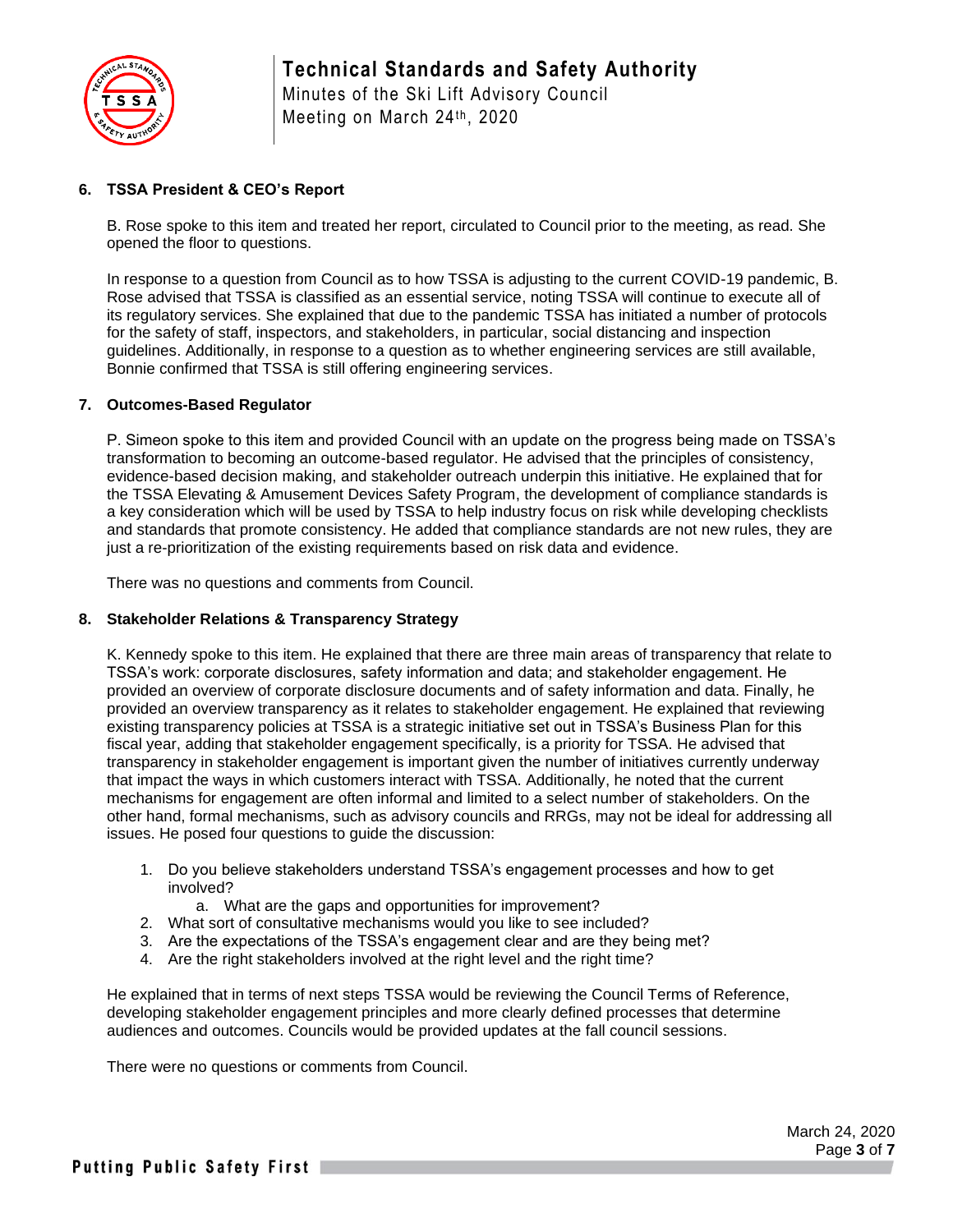

# **Technical Standards and Safety Authority**

Minutes of the Ski Lift Advisory Council Meeting on March 24th, 2020

## **9. Safety & Compliance Report**

V. Dessanti spoke to this item referring to the presentation shared with Council prior to the meeting. In relation to the peer review process currently underway for the Risk Informed Decision Making (RIDM) model, V. Dessanti advised that TSSA is currently in the process of reviewing and enhancing its risk model in support of the transition to becoming and outcome-based regulator. She explained that some of the changes that are currently in progress include extending the input to the risk score beyond inspection orders and incidents, giving recent events a higher weight in the risk score calculation, and including population density in the calculations. She explained that the proposed changes will be presented to the peer review panel, which is comprised of members from other regulatory agencies as well as academics. She explained that on April 1<sup>st</sup>, 2020 all Council members are invited to participate in an information sharing session on the risk model enhancements, she noted that updates would be provided, and members would have an opportunity to ask questions

There were no questions or comments from Council.

Additionally, V. Dessanti presented the mid-year safety report, spanning the period of May 1<sup>st</sup>, 2019 to October 31st, 2019. She explained that in the first two quarters of the fiscal year (FY) 2020 there has been one reported occurrence, resulting in one non-permanent injury, and no fatalities. She explained that the compliance rate for ski lifts continues to decline.

Responding to a request to elaborate on the declining compliance rate, V. Dessanti explained, referring to the appendix, that the compliance rate for ski lift has declined 3.9% since FY15. The Chair asked if TSSA could provide some reasons for the declining compliance, noting that it is in the interest of the industry for the compliance rate to be higher. V. Dessanti advised that she would speak to the Director and get back to Council on this matter. In response to a question as to whether compliance with orders equates compliance more generally, V. Dessanti explained that this metric captures the outcome of an inspection and looks at ski lifts more generally, rather than at one specific operator. She noted that while this is an important point, moving forward we want to look at the risks associated with orders that are considered high-risk.

**Action**: V. Dessanti to review and provide information on the reasons underpinning the declining compliance rate.

#### **10. Incidents/Issues Report**

D. McLellan spoke to this item and advised that all incident for FY19 will be entered into the system by the end of this month, noting that by the next meeting he would be able to provide an overview for the previous year.

There were no questions or comments from Council.

#### **11. CAD Development Strategy**

P. Simeon spoke to this item and provided an overview of the CAD amendment review process. He noted that there are currently 51 codes and standards as well as many directors' orders and advisories equating to over 10,000 different TSSA-enforced rules. He added that this review process places emphasis on evidence while prioritizing safety outcomes and measuring compliance. It fundamentally represents a shift away from measuring compliance with all requirements toward a focus on safety outcomes based on evidence and risk analytics. He advised that feedback received from industry centered around the slow pace of adoption, adding that harmonization and the need for consistency were also paramount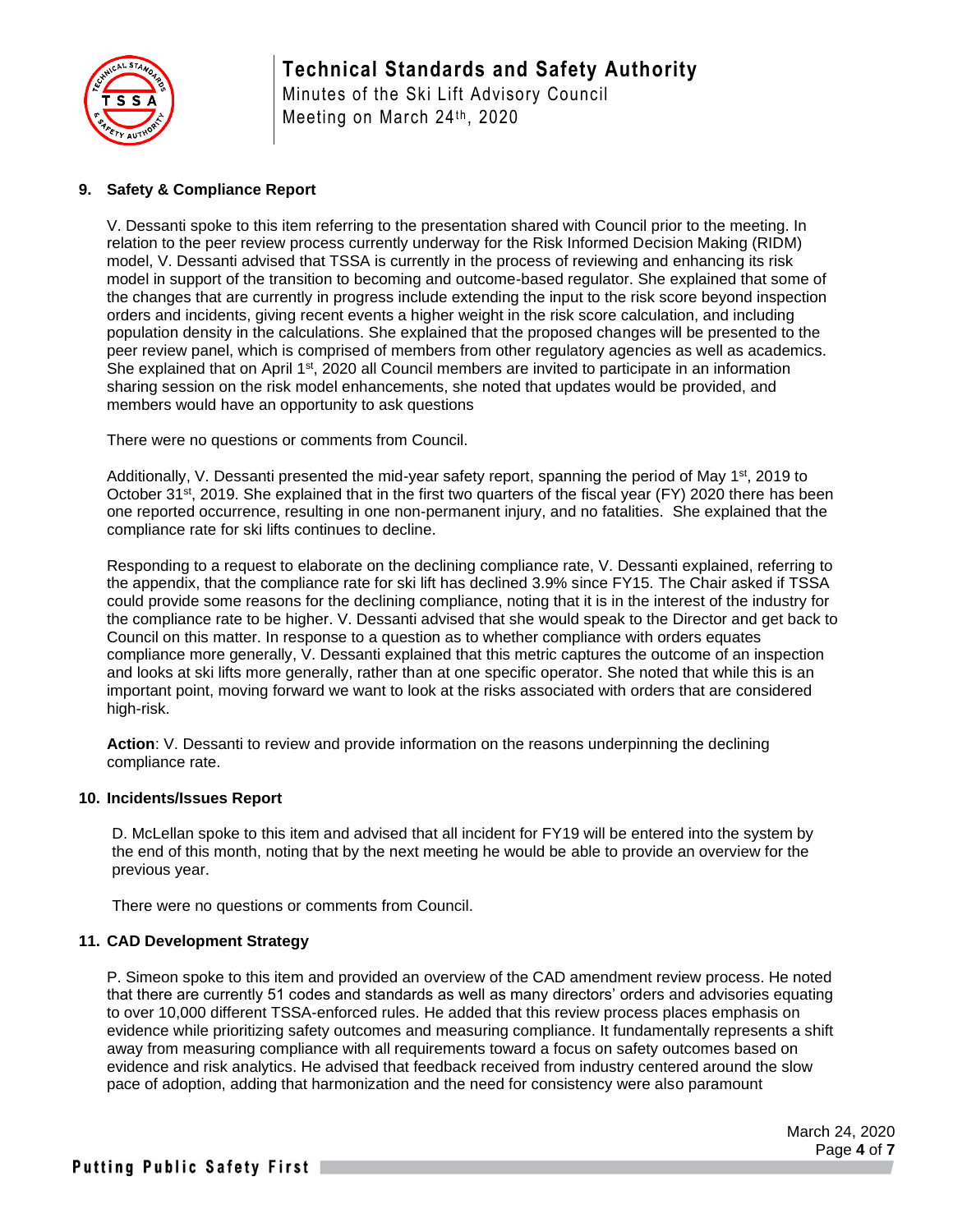



Minutes of the Ski Lift Advisory Council Meeting on March 24th, 2020

considerations for industry. He detailed four factors that underpin the strategy. First, the assessment of rules through a risk-based paradigm. Second, the prioritization of safety outcomes. Third, the reduction of burden on industry. And fourth, the consideration of industry input and engagement in the adoption of codes. He explained that TSSA is in the process of developing options to improve the code adoption process. He added that the prioritization of CADs is critical to shifting away from the current adoption method, and explained that codes that have been prioritized by TSSA include the BPV (CSA B51 Pressure Piping Code), (CSA B52 Mechanical Refrigeration) and Fuels (CSA Z662 Oil and Gas Pipeline) codes.

The Chair advised that timely code adoption is critical for the industry. P. Simeon acknowledged the comment. Responding to a question for clarification on situational rules, D. McLellan explained that situational rules could come in the form of things like directors' orders or variances. R. Kremer added that situational rules also refer to CAD amendments that add extra requirement that are over and above the code.

## **12. Ministry of Government & Consumer Services (MGCS) Report**

J. Kiwanuka spoke to this item, referring to the report circulated to the Council prior to the meeting. Among other topics, J. Kiwanuka provided an update on the Auditor-General's value-for-money audit, the CRN reconciliation agreement, agricultural exemption consultation, as well as recent discussions about a gas fitters reconciliation agreement. She outlined a number of burden reduction initiatives that are underway. Additionally, she advised the Council, as it relates to elevator availability, that legislative changes are being considered to the Technical Standards and Safety Act, 2000 that would enable TSSA to impose administrative monetary penalties (AMPs) for non-compliances and required the reporting of elevator outages to the TSSA. She advised that the regulatory changes to the OE regulations are underway and will be implemented by July 2020.

A Council member raised the issue of used mattresses considering the COVID-19 crisis, S. Jeffrey-Hampton advised that while the USA regulation was revoked in Ontario in July 2019, MGCS continues to manage questions and concerns from stakeholders. She noted that no specific concerns have been raised about the issue to date. She advised that currently MGCS is working on a reconciliation agreement across the provinces to develop one regulatory framework. She added that consumer protection legislation is in place under Health Canada even though provincial regulation is revoked.

# **13. Business Model (Fee Structure) – Update**

D. Brazier spoke to this item and provided Council with an overview of the presentation circulated prior to the meeting. He explained that fundamentally TSSA is moving away from a purely fee-for-service model towards a model through which license fees are inclusive of regulatory inspection activities. He advised that in the fall the business model survey was sent to each council to ascertain their input and feedback on the three proposed fee options. The three options presented were as follows:

- i. Flat fee
- ii. Flat fee based on category
- iii. Flat fee based on category and risk

He explained that there was little support for the first option (flat fee only), some support for option two (flat fee based on category), and strong support for the third option (flat fee based on category and risk). In addition to the number of responses, he noted, that a TSSA team analyzing the findings and is concentrating its efforts on the comments appended to the questions. For example, he explained that those in support of option three understand and cautioned about the complexities of implementations. He advised that the proposed fee structure presented at the meeting today was a hybrid option between option 2 and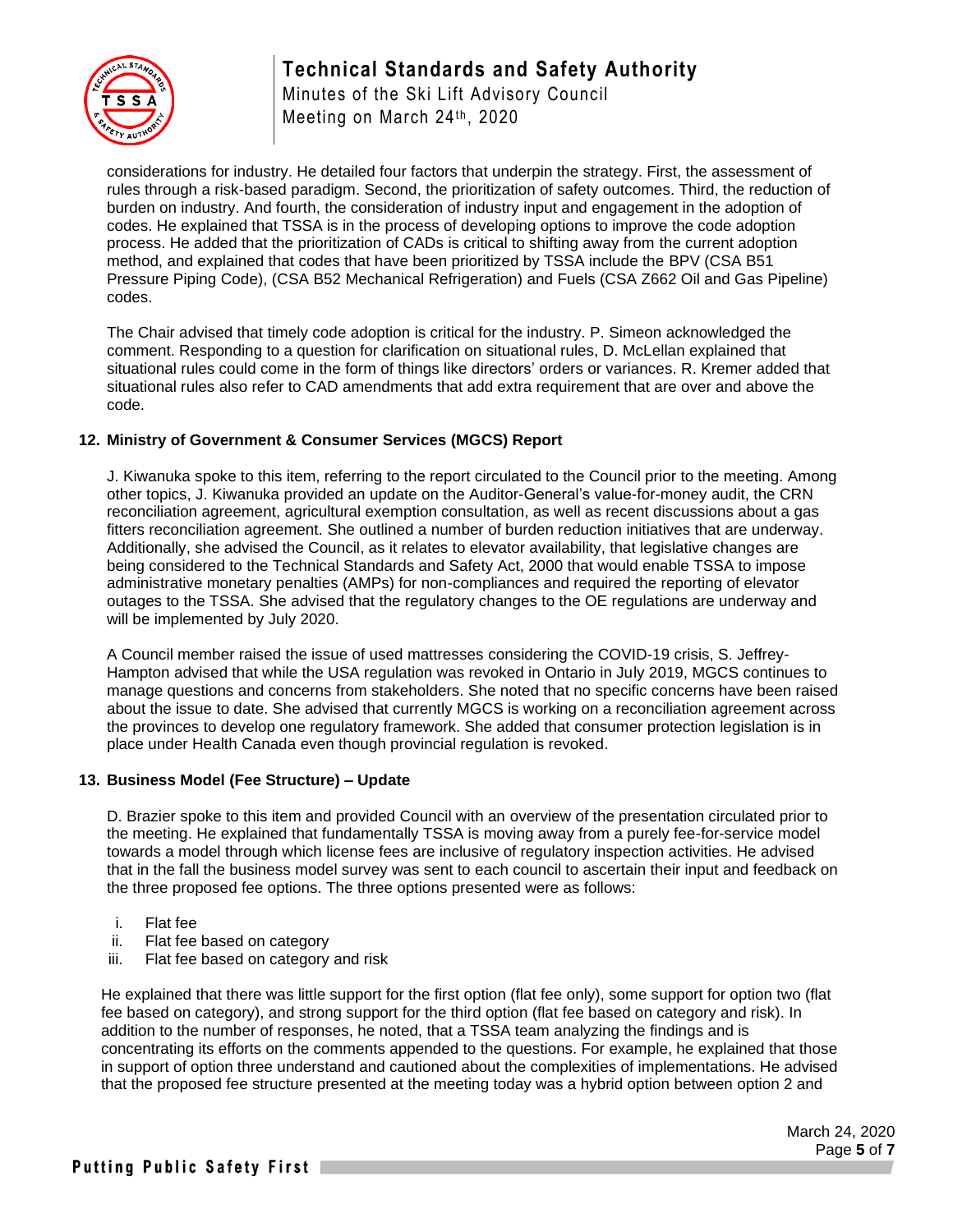# **Technical Standards and Safety Authority**



Minutes of the Ski Lift Advisory Council Meeting on March 24th, 2020

option 3. He explained that while this hybrid option allows for a flat fee based on category, it only allows for a pre-defined number of follow-up inspections, adding that those in the industry that require more followups will be required to pay for the additional charges. This in effect would result in higher-risk customers paying more as they will require more follow-up inspections. He explained that since risk models are not yet fully developed, moving to a solely risk-based model at this time would be problematic, adding that the cost differential in a risk-based model may not be enough to change behaviour. He presented Council with several industry-specific examples of fees as they would be structured under the proposed business model, which included:

- 1. New, Major, & Minor Alterations
- 2. Annual Licenses
- 3. Client inspection requests & other inspection
- 4. Contractor Registration
- 5. Certification and Examinations

He explained that that the business model changes are supposed to be revenue neutral. He noted that the fee increase that came into effect in August 2019 was implemented to eliminate program crosssubsidization and to compensate for the loss of revenue from the elimination of the Upholstered and Stuffed Articles (USA) program. He explained that TSSA is in the process of creating the proposals for the various sectors it regulates, adding that once these have all been completed, a final review would be conducted to ensure the model is revenue neutral. Additionally, he explained that in cases where a flat fee was difficult to establish due to the wide range of time spent in a category, TSSA has established minimum fees. He advised that information is being compiled and provided to each council during the winter/spring sessions, adding that a business case would then be sent to MGCS in April 2020 with the new model scheduled for implementation in 2020/21. He posed several questions to guide the discussion. First, does the proposal adequately address the guiding principles? Second, what are the pros and cons for: your business; the constituents you represent; the sector and the public? And third, are there any major gaps or outliers that may not have been considered in this proposal?

There were no questions or comments from Council.

#### **14. Continuing Education – Training for Northern Ontario**

This item was discussed under item 05 of the agenda (the Chair's update).

#### **15. Aging Lift Assessment RRG**

This item was discussed under item 05 of the agenda (the Chair's update).

#### **16. A) Incident Reporting & Start up – Updates**

This item was discussed under item 04 of the agenda (the Action items). D. McLellan added that TSSA is working with the legal department and that an update would be provided at the next SLAC meeting. The Chair advised that this would be just in time for the next season.

There were no additional questions or comments from Council.

#### **B) Inspector Consistency**

D. McLellan spoke to this item and advised as relates to inspector consistency and inspections more generally that the ED/AD/SKI program at TSSA has a robust quality assurance process for inspections, he explained that each inspector is subject to one quality assurance and one quality control review each year.